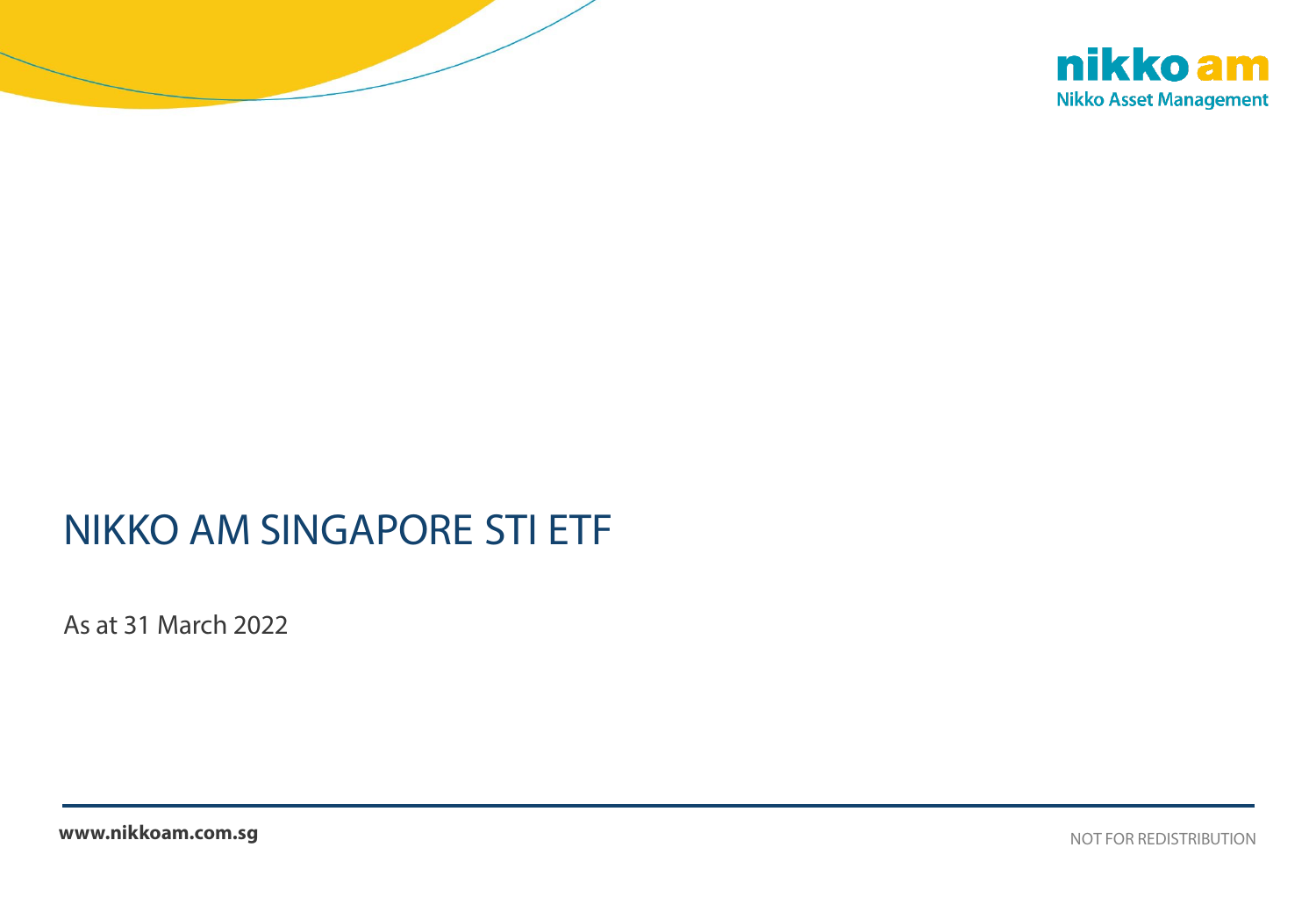**Gain access to a diversified portfolio of Singapore equities in a low cost, efficient manner**

**The Best of Singapore's Blue-Chip Corporations**

#### Investment Objective

The investment objective<sup>1</sup> of the Fund is to replicate as closely as possible, before expenses, the performance of the Straits Times Index (STI) or, upon the Manager giving three (3) months' prior written notice to the Trustee and the Holders, such other index which tracks the performance of Singapore listed equity securities.

#### Key Features

**Portfolio**: Top 30 largest companies listed on the Singapore Exchange by market capitalisation

**Inception Date** 24 February 2009

**AUM** SGD 624.02 mil

**Base currency** SGD

#### **Others** Subscription of units through Cash or SRS or CPFIS-OA2; Units are Excluded Investment Products.

#### Product Features

**Blue-Chips in Singapore** Exposure in Singapore blue-chip companies

**A low cost vehicle**

A low cost and simple way to gain exposure to the Singapore stock market. The ETF follows a full replication strategy and has the same holdings as the index.

**Diversification** A diversified Singapore equity portfolio.

<sup>1</sup>There is no assurance that the Fund will achieve its investment objective or that it will be able to fully track the performance of the Index. <sup>2</sup>The Fund is included under the CPFIS - Ordinary Account and is classified under the Higher Risk - Narrowly Focused - Country - Singapore category.

### nikko am

*As at 31 March 2022*

 $\mathfrak{Z}$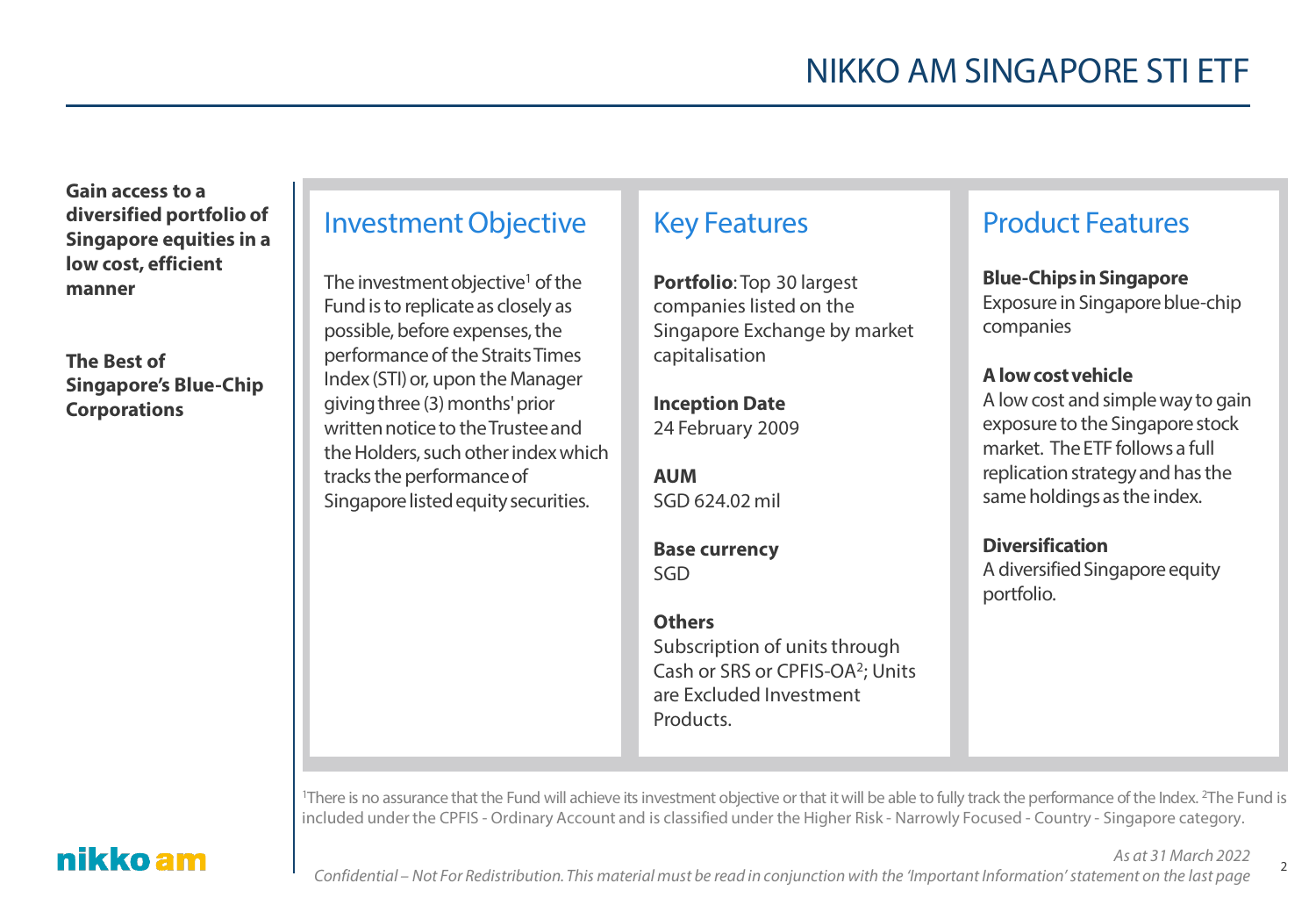### FUND & INDEX CHARACTERISTICS

**FTSE Straits Times** 

#### **The Fund has a historical 3-year Sharpe Ratio of 0.25**

|                                | <b>NINNU AM SHIYAPULE STI</b><br><b>ETF</b> | гтэн энднэ типез<br><b>Index</b> |
|--------------------------------|---------------------------------------------|----------------------------------|
| Number of Securities           | 30                                          | 30                               |
| <b>Total Size</b>              | SGD 624.02 million                          | SGD 296.34 billion               |
| 3-Year Returns (% p.a.)        | 5.42                                        | 6.00                             |
| 3-Year Volatility (% p.a.)     | 18.31                                       | 18.36                            |
| 3-Year Tracking Error (% p.a.) | 0.15                                        | <b>NM</b>                        |
| 3-Year Sharpe Ratio (p.a.)     | 0.25                                        | 0.29                             |

**Nikko AM Singapore STI** 

Returns are in Singapore Dollar terms and calculated on a NAV-NAV basis and assuming all dividends and distributions are reinvested, if any. **Figures for period in excess of 1 year are annualised.** The figures are for reference only and would vary from time to time due to market conditions. The copyright and intellectual rights to the index displayed above are the sole property of the index provider. The risk-free rate used is the Singapore Benchmark Bill – 3 Month. Source: Nikko AM, FTSE, Factset.

#### nikko am

*As at 31 March 2022*

3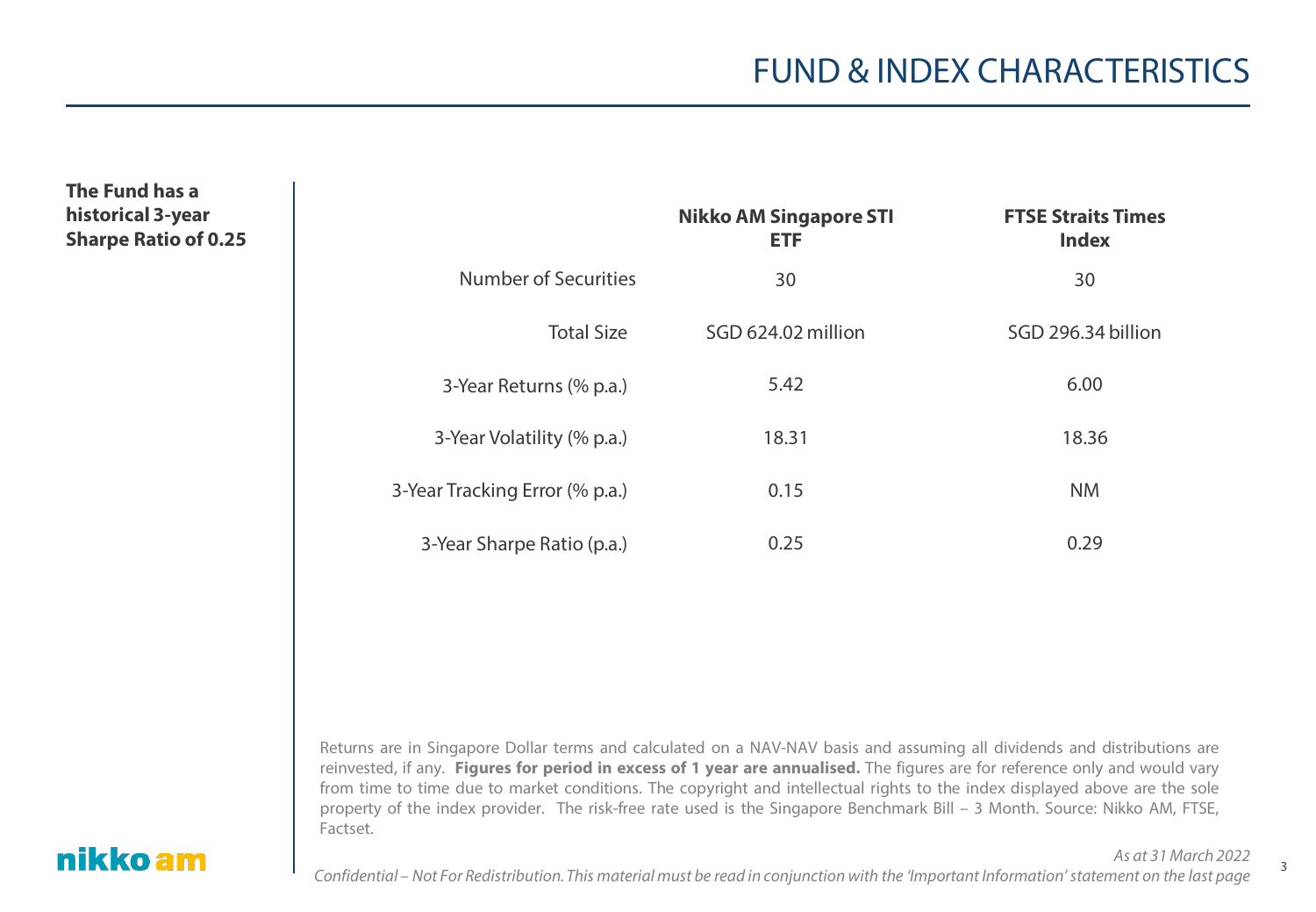### FUND & INDEX CHARACTERISTICS



The sector breakdown is based on Global Industry Classification Standard (GICS). The figures are for reference only and would vary from time to time due to market conditions. Percentage of allocation may not add to 100% due to rounding error. Any references to particular sectors are purely for illustrative purposes only. This is not a recommendation in relation to any named sectors and no warranty or guarantee is provided. The copyright and intellectual rights to the index displayed above are the sole property of the index provider. Source: Nikko AM, FTSE.

### nikko am

*As at 31 March 2022*

4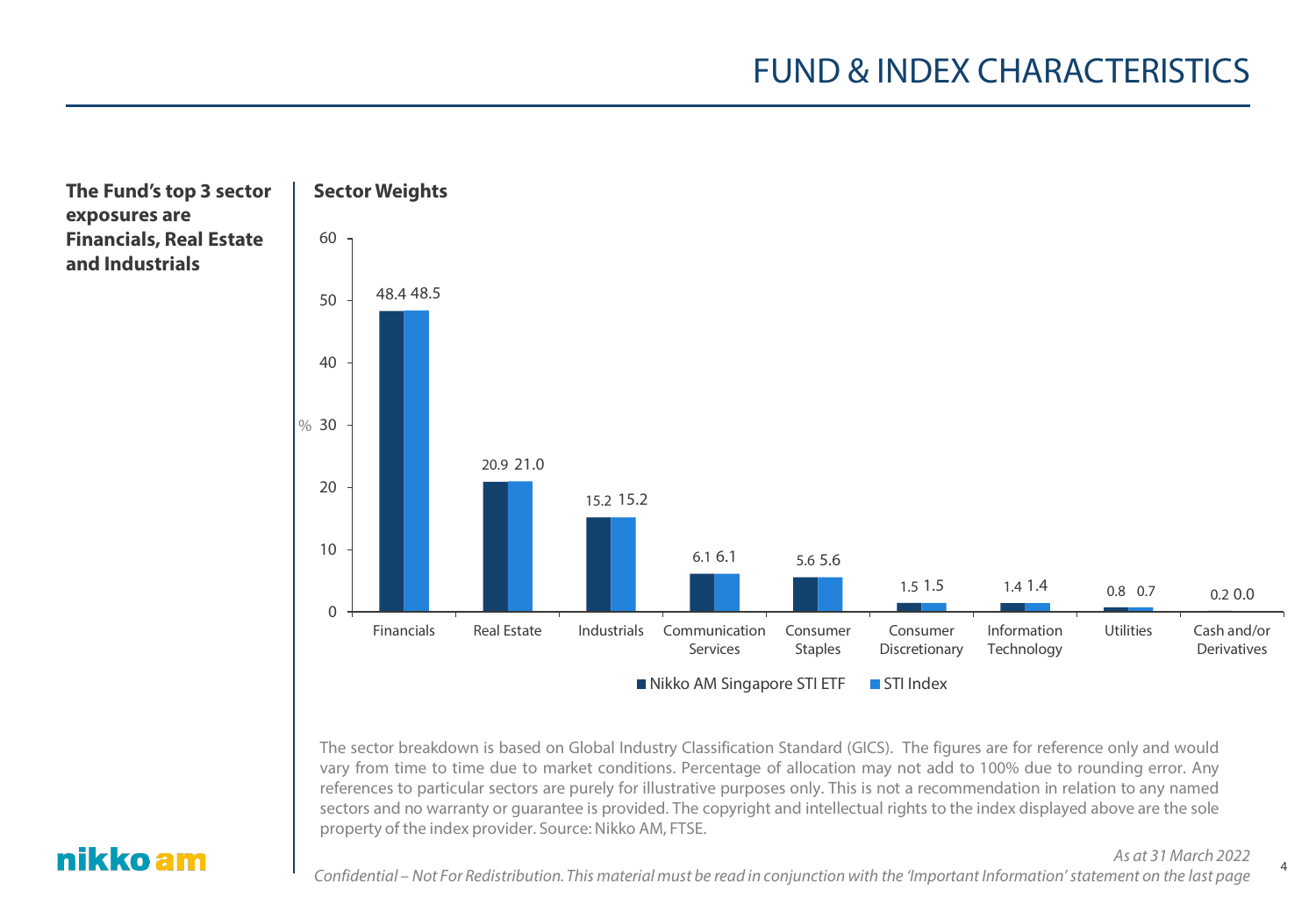## KEY PRODUCT FEATURES

| <b>ETF Name</b>                         | Nikko AM Singapore STI ETF                            |
|-----------------------------------------|-------------------------------------------------------|
| Inception date                          | 24 February 2009                                      |
| <b>AUM</b>                              | SGD 624.02 million                                    |
| Fund Manager                            | Nikko Asset Management Asia Limited                   |
| Trustee                                 | HSBC Institutional Trust Services (Singapore) Limited |
| Index                                   | <b>Straits Times Index (Total Return Basis)</b>       |
| <b>ETF Exposure</b>                     | Singapore Large Cap Stocks                            |
| <b>Replication Method</b>               | <b>Full Replication</b>                               |
| Lot Size (units per lot)                | $\mathbf{1}$                                          |
| Distribution Frequency*                 | Semi-Annually, typically in January and July          |
| <b>Bloomberg Ticker</b>                 | <b>DBSSTISP Equity</b>                                |
| Index Bloomberg Ticker                  | <b>FSSTITR Index</b>                                  |
| Exchange / Code                         | SGX/G3B                                               |
| <b>Management Fees</b>                  | $0.20\%$ p.a.                                         |
| <b>Total Expense Ratio</b>              | 0.30% p.a. (audited as at 30 June 2021)               |
| 3-Year Annualised Tracking Error        | 0.15% p.a.                                            |
| CPF Investment Scheme ("CPFIS")         | Yes                                                   |
| Supplementary Retirement Scheme ("SRS") | Yes                                                   |
| Excluded Investment Product ("EIP")     | Yes                                                   |
| <b>Regular Subscription Programme:</b>  | With DBS/POSB, OCBC, and Fundsupermart                |

\*Distributions are not guaranteed and at the absolute discretion of the Manager. Any distribution is expected to result in an immediate reduction of the Fund's NAV. If income and capital gains derived from the investments of the Fund are insufficient to fund a distribution, the Managers may make capital distribution in accordance with the provisions of the Trust Deed, in which case, the Fund's NAV will be reduced. Investors redeeming their Units may therefore receive an amount less than their initial investment. Such distributions may also result in reduced future returns to Investors. Please refer to the Fund prospectus for further details.

### nikko am

*As at 31 March 2022*

5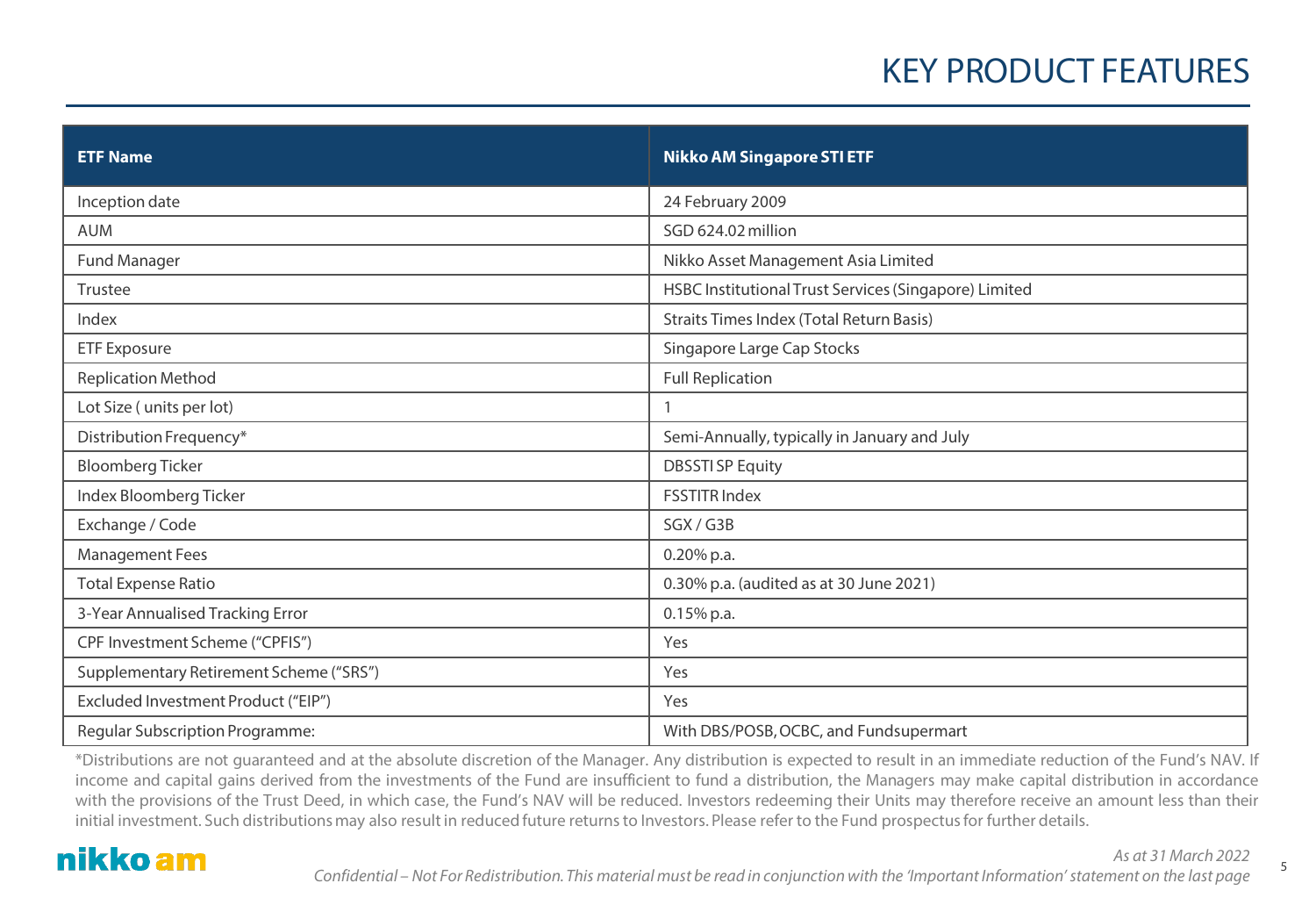## CURRENT AUTHORISED PARTICIPANTS

6

| <b>Participating Dealers</b>              | ABN Amro Clearing Bank N.V. (S)<br>$ \,$<br><b>BNP Paribas Securities Services</b><br>CGS-CIMB Securities (S) Pte Ltd<br>DBS Vickers Securities (S) Pte Ltd<br>Flow Traders Asia Pte Ltd<br>Phillip Securities Pte Ltd<br>Societe General Bank & Trust (Hong Kong) | <b>Subscription and Redemption</b><br>Minimum 50,000 units (cash). Submission deadline 12.00 PM SG-Time (T-Day)<br>(1)<br>Minimum 500,000 units (in-kind). Submission deadline 5.30 PM SG-Time (T-Day)<br>(2)                                                                                                         |
|-------------------------------------------|--------------------------------------------------------------------------------------------------------------------------------------------------------------------------------------------------------------------------------------------------------------------|-----------------------------------------------------------------------------------------------------------------------------------------------------------------------------------------------------------------------------------------------------------------------------------------------------------------------|
| <b>Designated Market</b><br><b>Makers</b> | Flow Traders Asia Pte Ltd<br>Phillip Securities (S) Pte Ltd<br>Societe Generale                                                                                                                                                                                    | <b>SGX Rulebook</b><br>The Designated Market Maker is obliged to provide a 2-way bid and offer quotes with<br>the following requirements:<br>At least SGD 50,000 on both sides<br>(1)<br>Quotes are provided for 85% of the SGX trading hours<br>(2)<br>Bid and offer quotes are within a maximum spread of 2%<br>(3) |